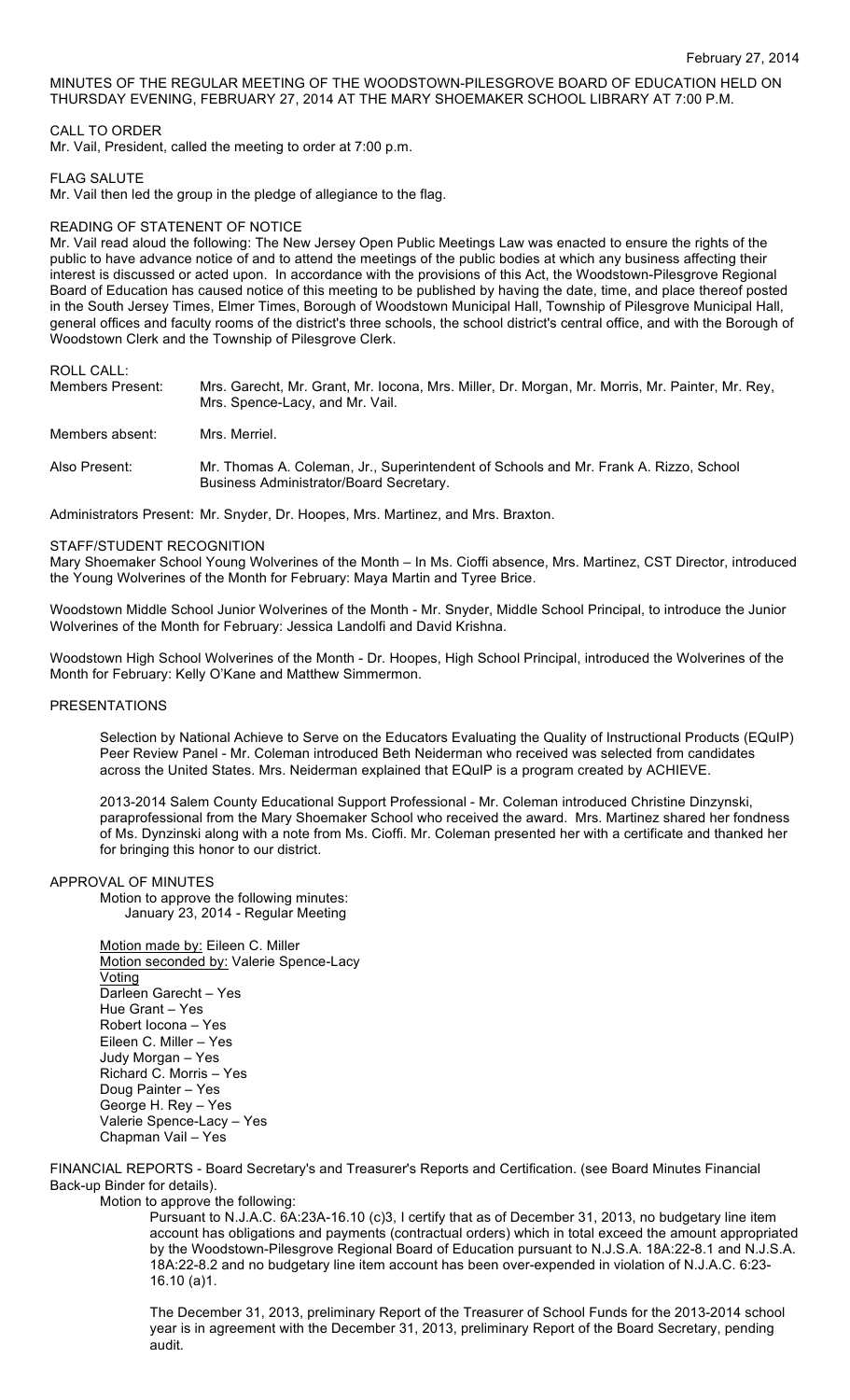Pursuant to N.J.A.C. 6A:23A-16.10(c)4, that the Woodstown-Pilesgrove Regional Board of Education certifies that as of February 27, 2014, and after review of the Secretary's Monthly Financial Report and the Treasurer's Monthly Financial Report and upon consultation with the appropriate district officials, to the best of the Board's knowledge, no major account or fund has been over-expended in violation of N.J.A.C. 6A:23A-16.10(a)1 and that sufficient funds are available to meet the district's financial obligations for the remainder of the fiscal year.

Motion made by: Eileen C. Miller Motion seconded by: Darleen Garecht Voting Darleen Garecht – Yes Hue Grant – Yes Robert Iocona – Yes Eileen C. Miller – Yes Judy Morgan – Yes Richard C. Morris – Yes Doug Painter – Yes George H. Rey – Yes Valerie Spence-Lacy – Yes Chapman Vail – Yes

Transfers.

Motion to approve the transfer of funds as previously approved by the Superintendent pursuant to 18A:22-8.1 for the month of December 2013.

Motion made by: Eileen C. Miller Motion seconded by: Robert locona Voting Darleen Garecht – Yes Hue Grant – Yes Robert Iocona – Yes Eileen C. Miller – Yes Judy Morgan – Yes Richard C. Morris – Yes Doug Painter – Yes George H. Rey – Yes Valerie Spence-Lacy – Yes Chapman Vail – Yes

Bill List.

Motion to approve EFT's for December 2013, additional hand check payments for December 2013, and payment list for the month of February 2014.

Motion made by: George H. Rey Motion seconded by: Eileen C. Miller Voting Darleen Garecht – Yes Hue Grant – Yes Robert Iocona – Yes Eileen C. Miller – Yes Judy Morgan – Yes Richard C. Morris – Yes Doug Painter – Abstained George H. Rey – Yes Valerie Spence-Lacy – Yes Chapman Vail – Abstained

Voided Checks.

Motion to approve voiding the following check:

Check #56295 dated 12/19/13 payable to Ryan McNally in the amount of \$2,500.00 issued under P.O. #1026-14 due to check lost in the mail. Check will be reissued under check #53565.

Check #56470 dated 1/23/14 payable to SSG Consulting LLC, in the amount of \$5,000.00 issued under P.O. #1149-14 due to full payment not required at this time. Monthly invoices will be provided. Check will be reissued under check #56612 in the amount of \$1,000.00.

Check #56260 dated 12/19/13 payable to Communication Behavior Associates in the amount of \$1,341.00 issued under P.O. #1040-14 due to check lost by vendor's bank. Check will be reissued under check #56522.

Check #56439 dated 1/23/14 payable to NJ Commission for the Blind in the amount of \$1,340.00 issued under P.O. #1113-14 due to a no check payment. (The State of New Jersey automatically deducts this service from our state aid.

Motion made by: Eileen C. Miller Motion seconded by: Doug Painter Voting Darleen Garecht – Yes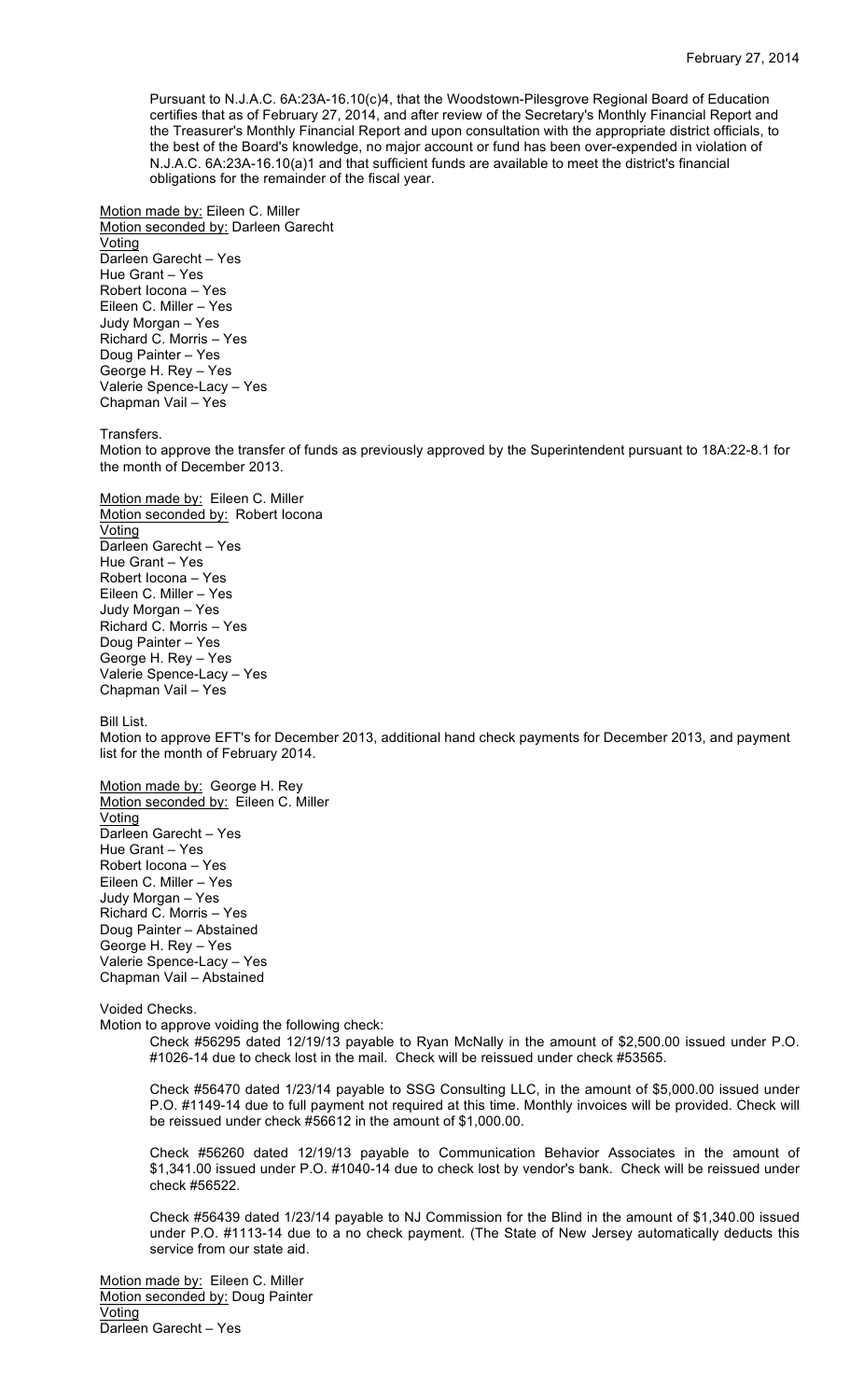Hue Grant – Yes Robert Iocona – Yes Eileen C. Miller – Yes Judy Morgan – Yes Richard C. Morris – Yes Doug Painter – Yes George H. Rey – Yes Valerie Spence-Lacy – Yes Chapman Vail – Yes

Additional Financial Reports. Motion to accept the following reports: Student Activities Account and Athletic Account for the month of January 2014. Scholarships for the month of January 2014. Odyssey of the Mind for the month of December 2014. Cafeteria report for the month of December 2014.

Motion made by: Doug Painter Motion seconded by: Eileen C. Miller **Voting** Darleen Garecht – Yes Hue Grant – Yes Robert Iocona – Yes Eileen C. Miller – Yes Judy Morgan – Yes Richard C. Morris – Yes Doug Painter – Yes George H. Rey – Yes Valerie Spence-Lacy – Yes Chapman Vail – Yes

Community School Report. Motion to accept Woodstown Community School report for the month of January 2014 (voting not applicable to sending district representatives).

Motion made by: Eileen C. Miller Motion seconded by: Doug Painter **Voting** Darleen Garecht – Yes Hue Grant – Yes Robert Iocona – Yes Eileen C. Miller – Yes Judy Morgan – Yes Doug Painter – Yes George H. Rey – Yes Valerie Spence-Lacy – Yes Chapman Vail – Yes

AUDIENCE PARTICIPATION - None

EDUCATIONAL PROGRAMS COMMITTEE REPORT AND RECOMMENDATIONS -- Mrs. Eileen Miller, Chairperson Motion to approve the following District and High School items: 2013-2014 Spring Athletic Schedules.

> Home instruction recommendation: Local ID #161988/NJSMART ID #2478633874 -- administrative request.

Acceptance of Local ID #9900536/NJSMART ID #5418121914 into the Twilight Program effective February 5, 2014, through June 30, 2014.

High School field trips as follows:

02/26/14 to NJ State Bar Foundation, New Brunswick, NJ; Mock Trial; J. Knight.

03/20/14 to River Winds Community Center, West Deptford, NJ; Guidance; A. Bramante.

- 04/02/14 to Greater Philadelphia Expo Center; Science; J. Sorbello.
- 04/03/14 to Philadelphia Zoo; FFA; S. Cobb.
- 04/09/14 to Broadway Theatre, New York; French Club; A. Whitmore.
- 04/10/14 to Rutgers University; FFA; S. Cobb.

04/11/14 to Rowan University; Students in Action Club; C. Catalano.

04/12/14 to Northern Burlington High School, Columbus, NJ; Vocal Music; K. Gunther.

04/12/14 to Ewing High School, Ewing, NJ; Odyssey of the Mind; C. Rickard.

04/14/14, 04/15/14, and 04/16/14 to Avis Mill Pond and Memorial Lake; Ecology/Field Biology; M. Williams.

04/23/14 to Rutgers Eco Complex, Bordentown, NJ; Agriculture; S. Cobb.

04/25/14 to Corson's Inlet State Park, Ocean City, NJ; Oceanography; S. Ordog.

03/28/14 to Don Pablo's and Blue Ballroom, Wilmington, DE; Spanish Club; J. Gorman. 03/12/14 to Salem Community College; Science; J. Sorbello.

High School Harassment, Intimidation and Bullying Report dated January 2014 on which there are no incidents reported. (NOTE: This report was acknowledged at the January meeting, and must now be approved.)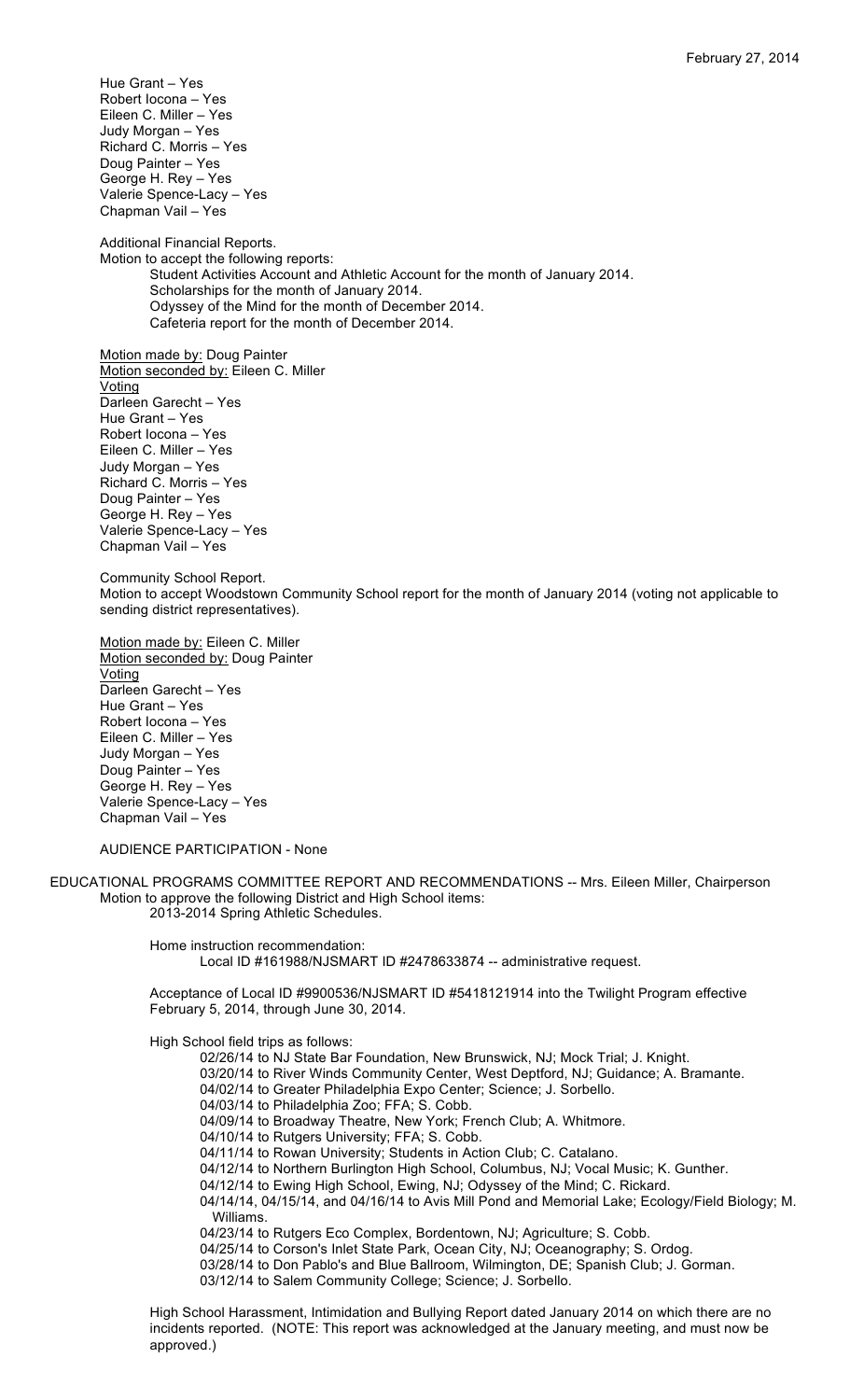Acknowledge receipt of the High School Harassment, Intimidation and Bullying report dated February 2014, on which there are no incidents reported.

Inclusion of the Food Science course for the Agriculture Program as part of the 2014-2015 High School Program of Studies. (NOTE: This was an oversight when the original booklet was approved at the December Board meeting.)

Motion made by: Eileen C. Miller Motion seconded by: Doug Painter **Voting** Darleen Garecht – Yes Hue Grant – Yes Robert Iocona – Yes Eileen C. Miller – Yes Judy Morgan – Yes Richard C. Morris – Yes Doug Painter – Yes George H. Rey – Yes Valerie Spence-Lacy – Yes Chapman Vail – Yes

Motion to approve the following Middle School, Shoemaker School, and Early Childhood Learning Center items (voting not applicable to sending district representatives):

Home instruction recommendation:

Local ID #12301/NJSMART ID #63695282784 -- medical.

Middle School field trip as follows: 05/03/14 to Dorney Park; Choir; P. Gorman.

Mary S. Shoemaker School field trips as follows: 03/01/14 to Hess Educational Complex, Mays Landing, NJ; Chorus; C. Nowmos. 04/25/14 to Rowan Planetarium; Grade 3; J. Hackl.

Approve the Harassment, Intimidation and Bullying report dated January 2014 for the Middle School, Shoemaker School, and Early Childhood Learning Center. (NOTE: This report was acknowledged at the January meeting, and must now be approved.)

Acknowledge receipt of the Harassment, Intimidation and Bullying report dated February 2014 for the Middle School, Shoemaker School, and Early Childhood Learning Center, and to provide notification letters as required to the parents/guardians advising that this information has been provided to the Board of Education.

Motion made by: Eileen C. Miller Motion seconded by: Doug Painter Voting Darleen Garecht – Yes Hue Grant – Yes Robert Iocona – Yes Eileen C. Miller – Yes Judy Morgan – Yes Doug Painter – Yes George H. Rey – Yes Valerie Spence-Lacy – Yes Chapman Vail – Yes

POLICY COMMITTEE REPORT AND RECOMMENDATIONS -- Ms. Darleen Garecht, Chairperson. Nothing to report.

PERSONNEL COMMITTEE REPORT AND RECOMMENDATIONS -- Mrs. Valerie Spence-Lacy, Chairperson Motion to approve the following District and High School items as recommended by the Superintendent: Appointment of the following staff as spring athletic coaches for the 2013-2014 school year (see page

 $\rightarrow$ :

Don Dunner -- Head Boys' Lacrosse. (Mr. Dunner was approved at the January Board meeting as the assistant, but will assume the head position.) Ashleigh Whitmore -- Head Girls' Lacrosse. David Wildermuth -- Assistant Boys' Lacrosse.

Compensation to High School staff members for workshop attendance. (see page \_\_\_)

Request for Cumberland County College student David Coyle to complete his required four hours of school observation with High School math teacher Richard Senor.

Appointment of the following Twilight Program staff members effective February 28, 2014, through June 30, 2014, at the previously established rates of pay: (see page \_\_\_)

Richard Senor -- Administrator.

John Petsch -- Teacher of Special Education.

Seventh period stipend for Tamarie Bitgood effective November 11, 2013, through December 20, 2013. (see page \_\_\_)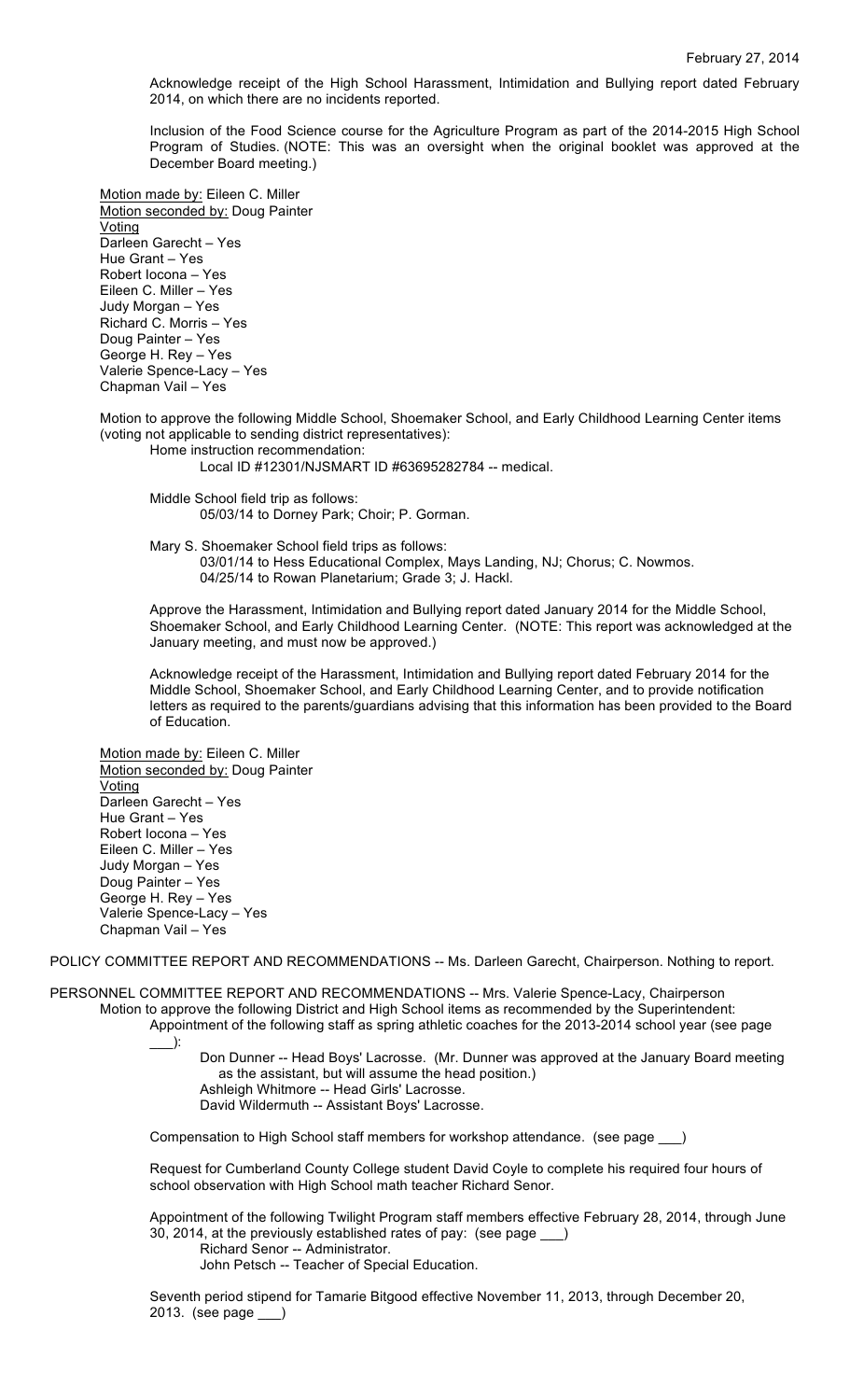Appointment of Rebecca Schalick as the District-Wide Odyssey of the Mind Spontaneous Coach for a total of 30 hours for the 2013-2014 school year.

Professional development requests as follows: (see page

Attendance of Gilbert Gonzalez, Stacy Shorter-Carney, and Emily Owens at the 3rd Annual Power School User Group--NJ Conference on March 31 through April 2, 2014, in Atlantic City.

Attendance of Meghan Taylor at the "Reducing Recurring Behavior Problems with Difficult, Disruptive and Non-Compliant Students: Strategies that Work" seminar on March 26, 2014, in Cherry Hill.

High School volunteers for the 2013-2014 school year. (see page \_

Approval of the New Jersey School Counselor Evaluation Model: The Road to Highly Effective School Counselors as proposed by the New Jersey School Counselor Association, Inc.

Addition of the following to the district substitute list effective February 28, 2014: Allison Freeman -- substitute teacher and substitute instructional assistant.

Allison Pessolano to serve as a mentor for Lori Villary who is enrolled in the NJ EXCEL (New Jersey EXpedited Certification for Educational Leadership) program at no cost to the district.

Motion made by: Valerie Spence-Lacy Motion seconded by: George H. Rey Voting Darleen Garecht – Yes Hue Grant – Yes Robert Iocona – Yes Eileen C. Miller – Yes Richard C. Morris – Yes Judy Morgan – Yes Doug Painter – Yes George H. Rey – Yes Valerie Spence-Lacy – Yes Chapman Vail – Yes

Motion to approve the following Shoemaker School and Early Childhood Learning Center appointments as recommended by the Superintendent: (voting not applicable to sending district representatives):

Melissa Hoeldtke as a full-time Achieve Teacher at the Mary S. Shoemaker School effective March 3, 2014, through June 30, 2014, at Master's, Step 3 (\$53,076.00), prorated. (NOTE: Mrs. Hoeldtke, who is already a part-time teacher at Shoemaker, will replace Mrs. Skinner who is also part-time but retiring, thus changing Mrs. Hoeldtke's status from part-time to full-time. Also, this is a change in guide placement -- Bachelor's to Master's as warranted by her credentials.)

The appointment of Michele Martinez as Principal of the Early Childhood Learning Center was removed from the agenda until further discussion.

Motion made by: Valerie Spence-Lacy Motion seconded by: Eileen C. Miller Voting Darleen Garecht – Yes Hue Grant – Yes Robert Iocona – Yes Eileen C. Miller – Yes Judy Morgan – Yes Doug Painter – Yes George H. Rey – Yes Valerie Spence-Lacy – Yes Chapman Vail – Yes

Motion to approve the following Middle School, Shoemaker School, and Early Childhood Learning Center items as recommended by the Superintendent: (voting not applicable to sending district representatives):

Medical leave of absence request of Janice McGrath, Mary S. Shoemaker School Physical Education Teacher, retroactive to November 11, 2013, until further notice. (see page \_

Medical leave of absence request of Jeff Allen, Woodstown Middle School Science Teacher, retroactive to January 23, 2014, until doctor's release. (see page \_

Appointment of Kimberly Kraky as a long-term substitute teacher for Mr. Allen retroactive to January 27, 2014, until Mr. Allen's return to work. Compensation shall be at the previously established long-term substitute rate of pay of \$125.00 per day for each day worked, no other benefits. (see attachment for #2 above)

Compensation to Middle School and Shoemaker School staff members for workshop attendance. (see page \_\_\_)

Appointment of Woodstown Middle School staff members to extra-duty positions for the 2013-2014 school year. (see page )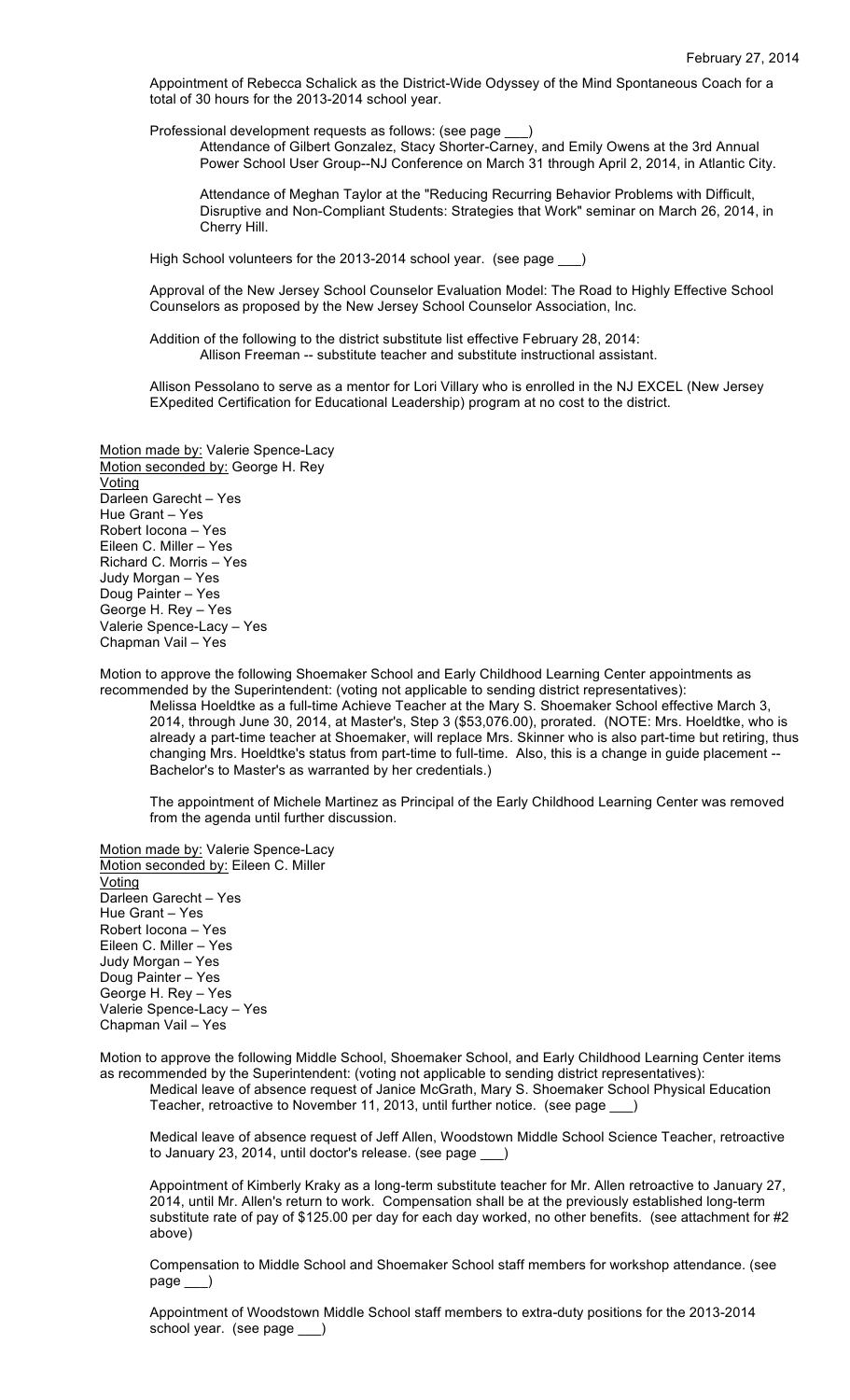Appointment of Justine Asay to extra support position (Math Club Coach, 20 hours for PreK and K) for the Early Childhood Learning Center for the 2013-2014 school year. (see page )

Appointment of Destiny Leoni as Gifted and Talented Middle School Science Club Co-Advisor for the 2013-2014 school year. (see page

Professional development request of Diane Cioffi to attend the American School Counselor Association 2014 ASCA Annual Conference on June 27 through July 2, 2014, in Orlando. (see page \_

Volunteers for the 2013-2014 school year as follows: (see page \_\_\_) Woodstown Middle School Mary S. Shoemaker School Early Childhood Learning Center

Request for a Wilmington University student Ondrea Sickler to complete her 35 hours of special education practicum with Mary S. Shoemaker School teacher Colleen Black effective March 3, 2014.

Motion made by: Valerie Spence-Lacy Motion seconded by: Eileen C. Miller **Voting** Darleen Garecht – Yes Hue Grant – Yes Robert Iocona – Yes Eileen C. Miller – Yes Judy Morgan – Yes Doug Painter – Yes George H. Rey – Yes Valerie Spence-Lacy – Yes Chapman Vail – Yes

FINANCE/FACILITIES/TRANSPORTATION COMMITTEE REPORT AND RECOMMENDATIONS -- Mr. Doug Painter Motion to approve the following District and High School items:

Resolution to set tuition rates for the 2014-2015 school year. (see page

Set the 2014 Extended School Year summer program tuition rate at \$2,500.00.

Addition to contract with Gloucester County Special Services School District for the enrollment of student (NJSmart #1608818325) beginning December 5, 2013, at a prorated tuition rate of \$23,232.00, plus an out of county non-resident fee of \$3,000.00, prorated.

Professional Education Services, Inc. (P.E.S.I) to provide educational services to High School student (NJSmart #7214543358) beginning January 29, 2014, for approximately two weeks.

Salem County Cooperative Pricing System Resolution for Member Participation in a Cooperative Pricing System and Cooperative Pricing Agreement.

Salem County Improvement Authority Shared Services Solid Waste Disposal Agreement.

Fire/Security Drills performed at the High/Middle School for the month of January 2014.

Reject all School Security Services bids due to exceeding the estimate and appropriations as per 18A:18A-22 (Rejection of Bids). (Bid opening was February 14, 2014, at 11:00 a.m.) (see page \_\_\_)

Motion made by: Doug Painter Motion seconded by: Robert Iocona Voting Darleen Garecht – Yes Hue Grant – Yes Robert Iocona – Yes Eileen C. Miller – Yes Judy Morgan – Yes Richard C. Morris – Yes Doug Painter – Yes George H. Rey – Yes Valerie Spence-Lacy – Yes Chapman Vail – Yes

Motion to approve the following Middle School, Mary Shoemaker School, and Early Childhood Learning Center items (voting not applicable to sending district representatives):

Set the parent paid preschool tuition fee at \$1,800.00 for the 2014-2015 school year.

Contract with Y.A.L.E. School, Inc. for the attendance of Middle School student (NJSmart #5175884585) at a tuition cost of \$57,848.70, prorated, effective January 2, 2014, through the remainder of the 2013- 2014 school year. (Note: This student was previously placed at Y.A.L.E. School North and has been transferred to Y.A.L.E. School Williamstown. A new tuition rate applies.)

Addition to contract with Gloucester County Special Services School District for the enrollment of student (NJSmart #2832900379) beginning December 2, 2013, at a prorated tuition rate of \$22,692.00. (Note: This was approved at the December 19, 2013 BOE meeting. Approval was not necessary.)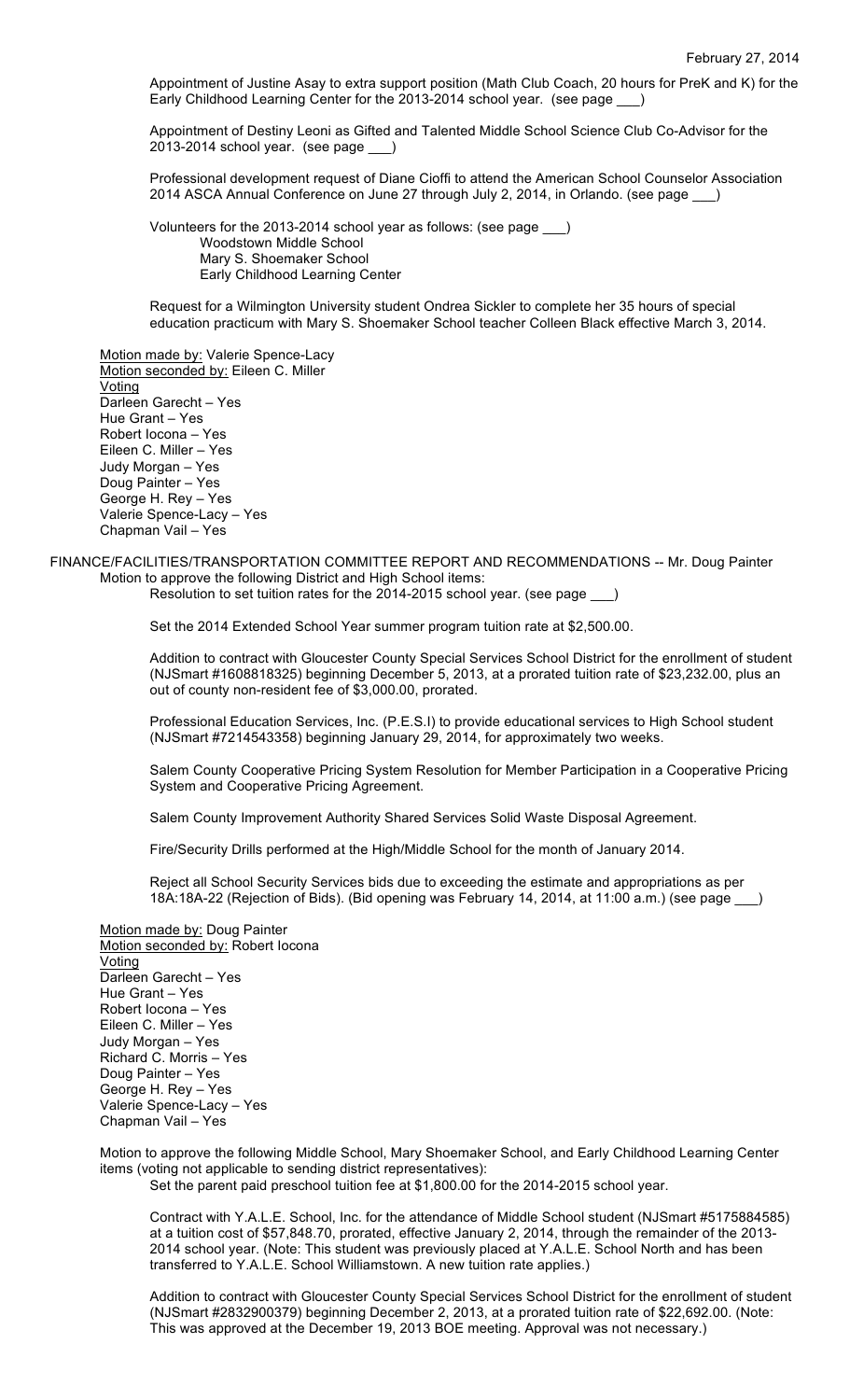Contract with Gloucester County Special Services School District route Y1075 (Quote) for Mary S. Shoemaker School Extended Day Programs on Monday and Wednesday beginning February 3, 2014, through March 17, 2014, (12 days) at \$122.00, plus a 7% administrative fee, mileage increase/decrease of \$1.50.

Fire/Security Drills performed at the Mary S. Shoemaker School for the month of January 2014.

Fire/Security Drills performed at the Early Childhood Learning Center for the month of January 2014.

Motion made by: Doug Painter Motion seconded by: Robert Iocona Voting Darleen Garecht – Yes Hue Grant – Yes Robert Iocona – Yes Eileen C. Miller – Yes Judy Morgan – Yes Doug Painter – Yes George H. Rey – Yes Valerie Spence-Lacy – Yes Chapman Vail – Yes

## OLD BUSINESS ITEMS – None

NEW BUSINESS ITEMS – None

## OTHER REPORTS

- President -- Mr. Chapman Vail, reported on the following:
	- A special Board Meeting has been set for March 18<sup>th</sup> for budget approval for submission to the county office and also that night the Board will review the ROD grant approval for renovations to the HS/MS recently received from the Department of Education. Garrison Architect is scheduled to present on the ROD grant at that meeting as well.

Superintendent -- Mr. Thomas A. Coleman, Jr., had nothing to report.

Business Administrator -- Mr. Frank A. Rizzo, reported on the following:

- The epoxy coating on the gym floor has been applied. The actual floor is scheduled to be laid on Monday March 3<sup>rd</sup>
- Our state aid has been reduced. Mr. Rizzo has a call into the county office requesting explanation.

ADMINISTRATIVE REPORTS - Attached to Superintendent's Monthly Report and delivered under separate cover.

## SENDING DISTRICT REPORTS

Alloway Township -- Mr. Richard Morris, had northing to report.

Upper Pittsgrove Township -- Mrs. Ronny Merriel, was not in attendance.

SCHOOL AGE CHILD CARE (SACC) REPORT -- Mrs. Eileen Miller had nothing to report.

DELEGATE REPORT – Mrs. Miller reported on the following:

- 8th Grade Dialogue is March 10th. Mrs. Miller encouraged everyone to attend.
- Chris Cerf current Commissioner of Education has resigned.
- She encouraged New Board members to sign up for New Board Member Orientation weekend training.

## FUTURE MEETINGS

- March 13, 2014 -- Finance/Facilities Committee, 4:30 p.m., district office.
- March 18, 2014 Policy Committee, 5:30 p.m., district office. CANCELLED
- March 18, 2014 -- Finance/Facilities Committee, time to be determined, district office.
- March 18, 2014 -- Special Board Meeting, 7:00 p.m., district office.
- March 20, 2014 -- Personnel Committee, 5:30 p.m., district office.
- March 20, 2014 -- Ed Programs Committee, 6:30 p.m., district office.<br>• March 27, 2014 -- Begular Board Meeting, 7:00 p.m., Mary S. Shoem
- March 27, 2014 -- Regular Board Meeting, 7:00 p.m., Mary S. Shoemaker School Library.

## IMPORTANT DATES

Wednesday, May 7, 2014 – Quad District Event, High/Middle School Cafeteria, 6:00 p.m.

FOR YOUR INFORMATION

Enrollment Reports Suspension Reports

## RECESS INTO EXECUTIVE SESSION

The Open Public Meetings Act allows the Board to enter into executive session for confidential matters (N.J.S.A. 10:4- 12b). Matters discussed in executive session will remain confidential until such time as the need for confidentiality no longer exists.

Motion that the Board of Education enter into executive session, by resolution, to discuss contract negotiations. It is expected that the executive session will last approximately 90 minutes. The Board will reconvene in open public session immediately following. Formal action may or may not be taken as a result of the executive session. (7:50 p.m.)